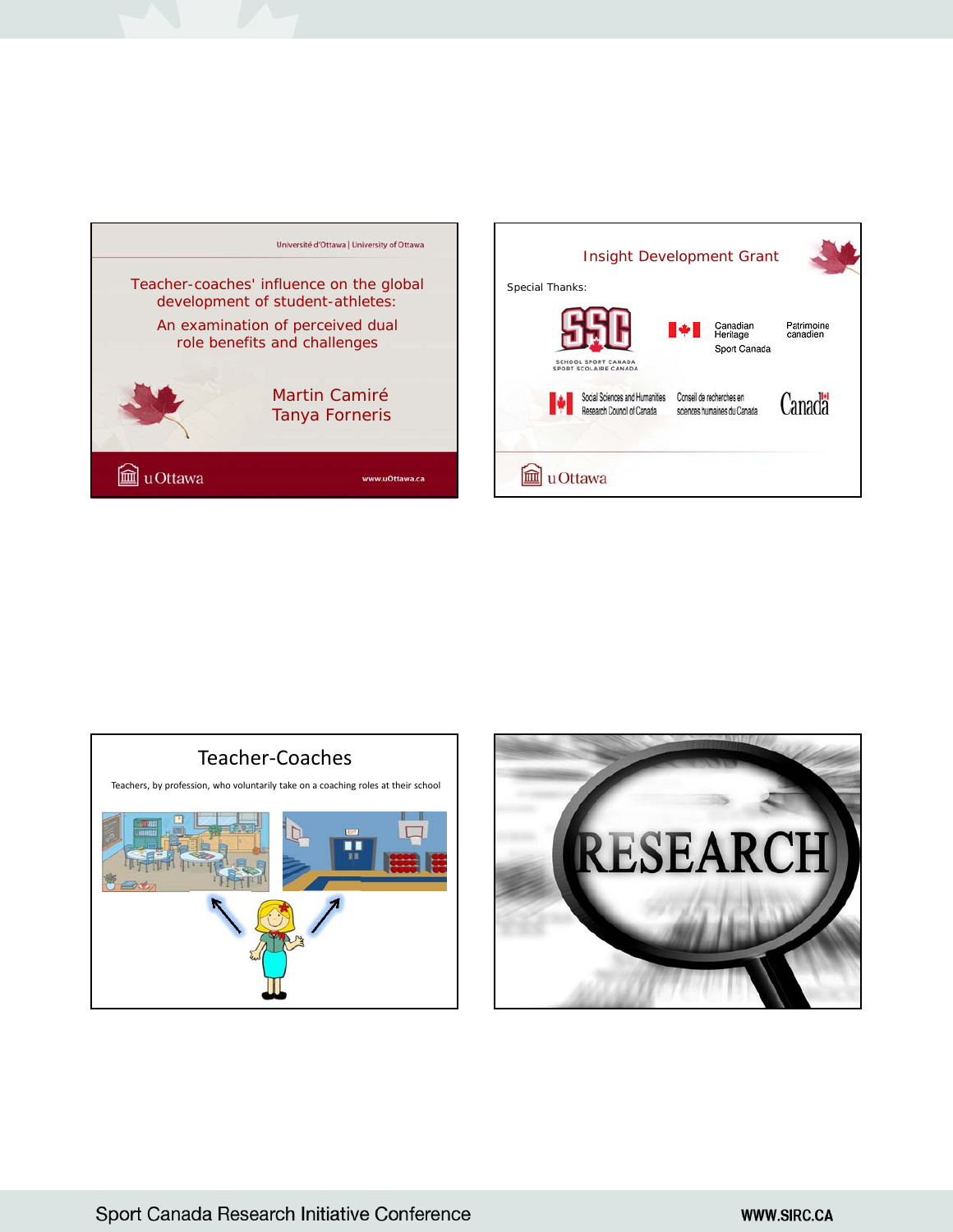



International Sport Coaching Journal, 2015, 2, 125-136<br>http://dx.dx.org/10.1123/aq.2014-0098<br>© 2015 Human Kinetics.lnc.

Human Kinetics

#### **Examining High School Teacher-Coaches' Perspective** on Relationship Building With Student-Athletes

# Martin Camiré<br>University of Ottawa

Adult leaders in sport can exert considerable influence on young<br>may alterlay development but this influence is mediated by the quality of the relationship but is formed between both partics. The purpose of the current st

 $Keywords:$  school, sport, job satisfaction, identity, development

### Intrinsic Motivation for Sport

"It's a different relationship, it's a bit closer. We're working hard together [in sport] because we want to. Kids have to take classes. No one has to play sport. They want to play sport. I don't have to coach, I want to coach"

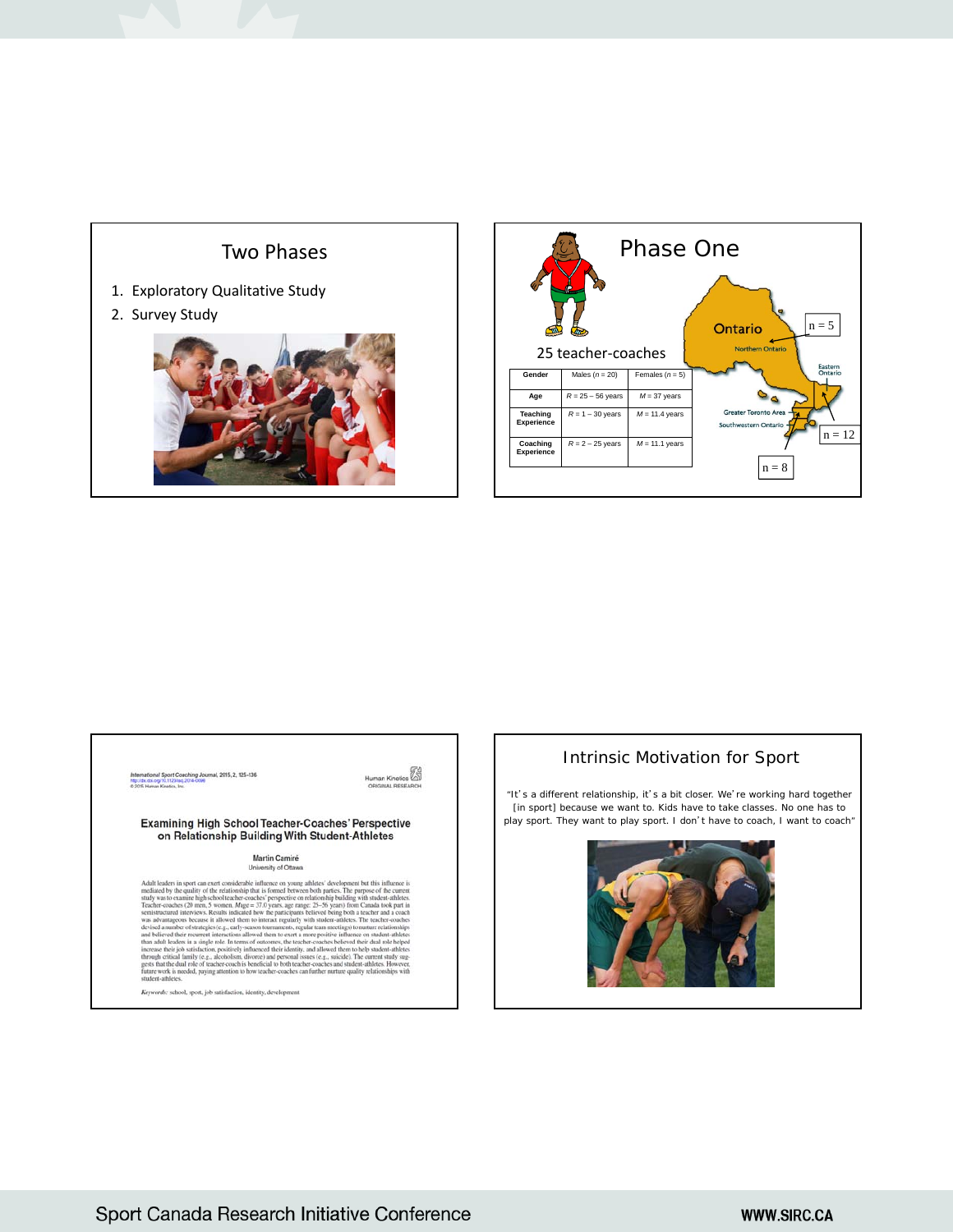## Increased Job Satisfaction

"On my birthday, my football players bought a cake that said 'happy birthday coach'. They had me wear a helmet and shoulder pads and sang me happy birthday. You know, they're the most testosterone guys in the school and they thought about getting me a cake. I had tears in my eyes because I never expected that"



#### Crisis Prevention

"I had to go to the Children's Aid Society this weekend. I met with social workers who told me 'Listen, this kid is always talking about you, how do you think we can help him?' It blew me away. I didn't realize the impact I could have"



### Parental Figure

"I'm aware of at least six kids I know the father is not present. I can't tell you how many times it slipped and some kids called me dad by accident"



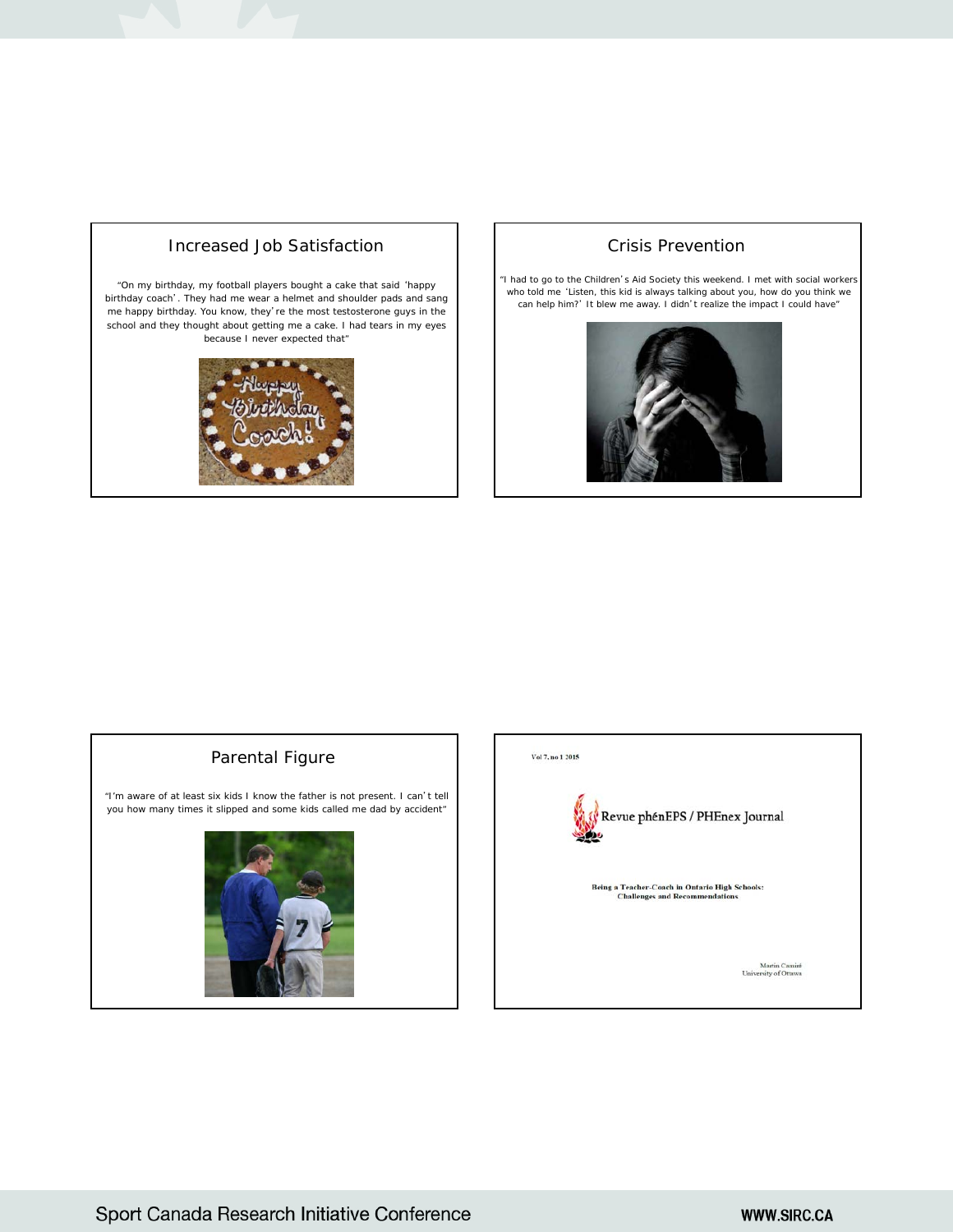

#### Administrative Issues

"Coaching is becoming harder; it's just stupid red tape bull shit. Now it's a freaking package that is 16-17 pages thick. I've got to send it off and get it approved by the superintendent. It's just been mounting paperwork"







Keywords: coaches, youth sport, development, working conditions

Coaches play an integral role in the personal develation as an extracurricular activity, therefore undertaking the nent of young athletes, a notion recently emphasized dual role of teacher-coach at their school (School Spo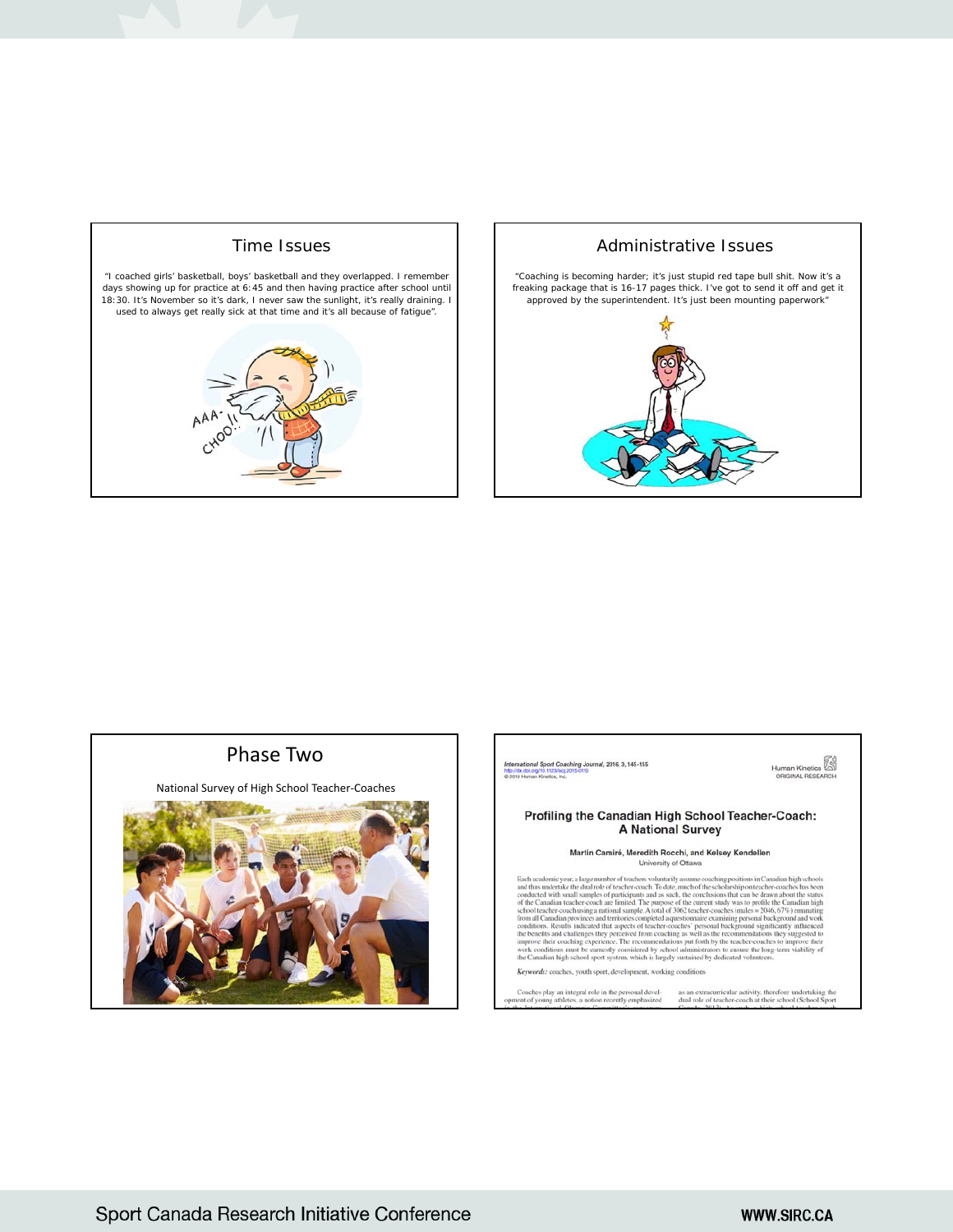| Descriptive Statistics for Personal Background Information |             |               |
|------------------------------------------------------------|-------------|---------------|
|                                                            | Frequencies |               |
| Measure<br>$N = 3062$                                      | $\mathbf n$ | $\frac{9}{6}$ |
| Age                                                        |             |               |
| 20s                                                        | 392         | 13%           |
| 30s                                                        | 962         | 32%           |
| 40s                                                        | 1004        | 33%           |
| $50+$                                                      | 654         | 22%           |
| Gender                                                     |             |               |
| Male                                                       | 2046        | 67%           |
| Female                                                     | 998         | 33%           |
| Province                                                   |             |               |
| Alberta                                                    | 611         | 20%           |
| <b>British Columbia</b>                                    | 439         | 14%           |
| Manitoba                                                   | 365         | 12%           |
| <b>New Brunswick</b>                                       | 166         | 5%            |
| Newfoundland and Labrador                                  | 82          | 3%            |
| Nova Scotia                                                | 72          | 2%            |
| Ontario                                                    | 870         | 28%           |
| Prince Edward Island                                       | 23          | 1%            |
| Quebec                                                     | 123         | 4%            |
| Saskatchewan                                               | 300         | 10%           |
| Territories                                                | 11          | <1%           |

#### Descriptive Statistics for Coaching Background Variables

|                          | Categorical Variables |     |  |
|--------------------------|-----------------------|-----|--|
| Measure                  | n                     | %   |  |
| <b>NCCP</b> Trained      |                       |     |  |
| <b>Yes</b>               | 2194                  | 72% |  |
| No                       | 790                   | 26% |  |
| I don't know             | 78                    | 3%  |  |
| Reduced Teaching Load    |                       |     |  |
| Yes                      | 92                    | 3%  |  |
| No                       | 2945                  | 97% |  |
| Types of Team(s) Coached |                       |     |  |
| <b>Boys</b>              | 798                   | 27% |  |
| Girls                    | 628                   | 21% |  |
| <b>Both</b>              | 1121                  | 37% |  |
| $Co-Ed$                  | 468                   | 16% |  |

|  |  |  | Descriptive Statistics for Perceived Teacher-Coach Benefits |  |
|--|--|--|-------------------------------------------------------------|--|
|--|--|--|-------------------------------------------------------------|--|

|                                              | <b>Continuous Variables</b> |           |  |
|----------------------------------------------|-----------------------------|-----------|--|
| <b>Benefits</b>                              | М                           | <b>SD</b> |  |
| More Opportunities to Interact with Students | 6.53                        | 0.97      |  |
| <b>Get to Know More Students</b>             | 6.08                        | 1.33      |  |
| <b>Enhances Credibility Among Students</b>   | 5.70                        | 1.37      |  |
| Affords High Level of Respect from Students  | 5.53                        | 1.39      |  |
| Maintains Productive Class Atmosphere        | 5.35                        | 1.54      |  |
| Gives a "Cool" Factor                        | 4.87                        | 1.69      |  |

| Challenge                                        | Is this a<br>challenge? |           | <b>Extent of Challenge</b> |      |
|--------------------------------------------------|-------------------------|-----------|----------------------------|------|
|                                                  | $n$ (yes)               | $%$ (yes) | M                          | SD   |
| <b>Meeting Family Obligations</b>                | 2412                    | 90        | 5.80                       | 1.43 |
| <b>Managing Time</b>                             | 2444                    | 91        | 5.57                       | 1.47 |
| Managing Administrative Duties                   | 2404                    | 90        | 5.71                       | 1.41 |
| <b>Arranging Transportation</b>                  | 2222                    | 83        | 5.39                       | 1.64 |
| <b>Maintaining Discipline</b>                    | 1829                    | 68        | 4.85                       | 1.81 |
| Competing Against Community Teams                | 1724                    | 64        | 5.01                       | 1.90 |
| <b>Competing Against Sport Schools</b>           | 1765                    | 66        | 5.09                       | 1.90 |
| <b>Cutting Students</b>                          | 2116                    | 79        | 5.18                       | 1.76 |
| Dealing with Students Considered Entitled        | 2304                    | 86        | 5.18                       | 1.61 |
| <b>Dealing with Parents</b>                      | 2343                    | 87        | 5.05                       | 1.63 |
| <b>Accessing Coach Education</b>                 | 2149                    | 80        | 4.79                       | 1.70 |
| Receiving Recognition                            | 2155                    | 81        | 4.71                       | 1.83 |
| Receiving Support from Colleagues                | 2233                    | 84        | 4.60                       | 1.88 |
| Receiving Support from the School                | 2210                    | 82        | 4.69                       | 1.76 |
| <b>Students Crossing Professional Boundaries</b> | 2010                    | 75        | 4.24                       | 1.71 |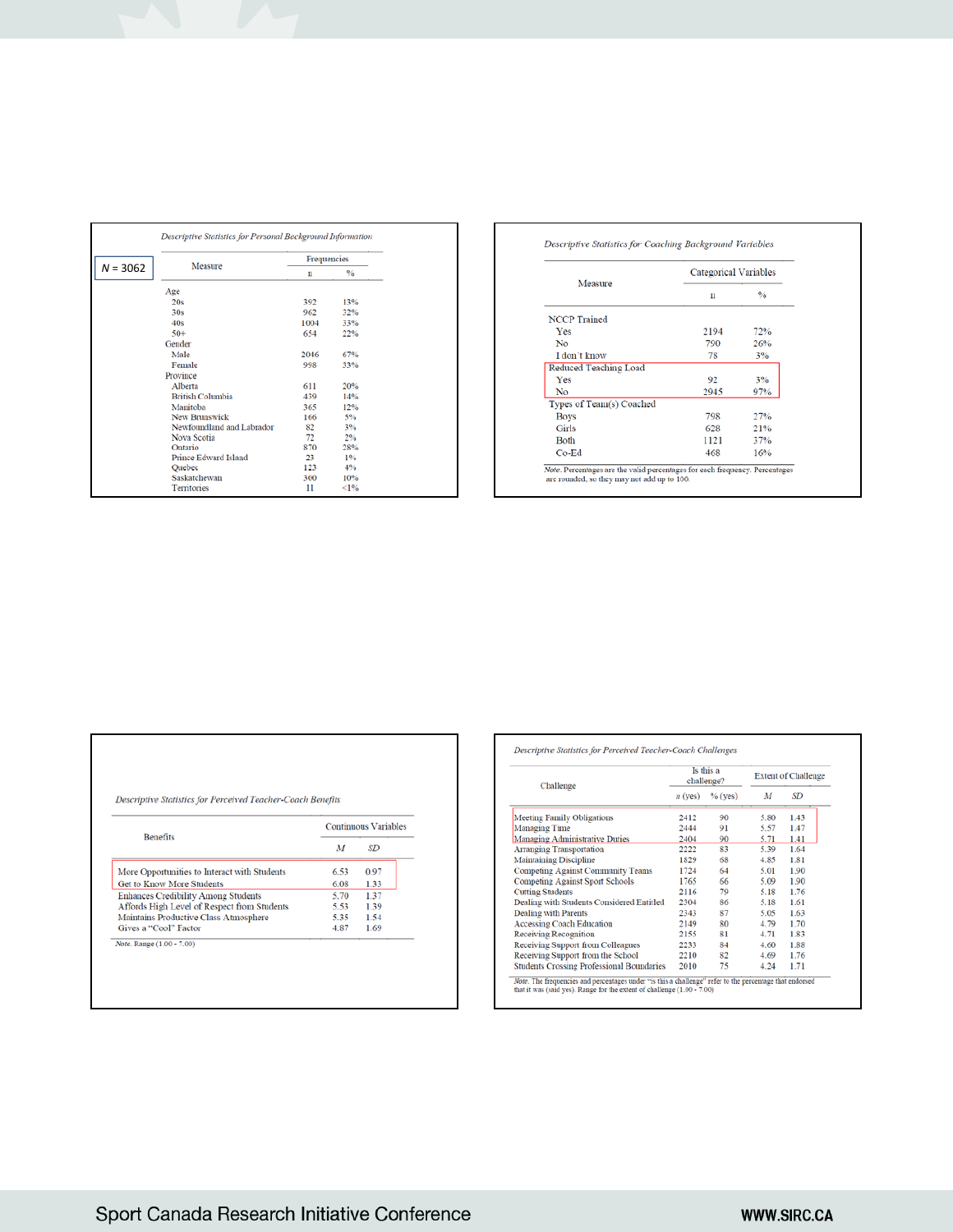| <b>Initiative</b>                           | <b>Usefulness of</b><br>Recommendation |      |  |
|---------------------------------------------|----------------------------------------|------|--|
|                                             | M                                      | SD   |  |
| Having Schools Cover Coach Education Fees   | 6.45                                   | 1.08 |  |
| Recognizing Coach Education as PD           | 6.28                                   | 1.27 |  |
| Having PA Days for Coach Education          | 6.26                                   | 1.27 |  |
| Being Compensated in Time                   | 6.00                                   | 1.58 |  |
| Receiving more Resources from School Boards | 5.87                                   | 1.59 |  |
| Designating Sport Administrative Assistants | 5.61                                   | 1.74 |  |
| Integrating Sport in the School Curriculum  | 5.47                                   | 1.74 |  |
| Accessing Internet Coach Education          | 5.40                                   | 1.82 |  |
| Reducing Administrative Duties              | 5.35                                   | 1.78 |  |
| Being Compensated Financially               | 5.31                                   | 1.99 |  |
| Having a Daycare on School Premises         | 3.54                                   | 2.39 |  |

# Study 2

A Comparative Analysis of Physical Education and Non‐Physical Education Teachers who Coach High School Sport Teams

(*International Journal of Sports Science & Coaching*, in press)





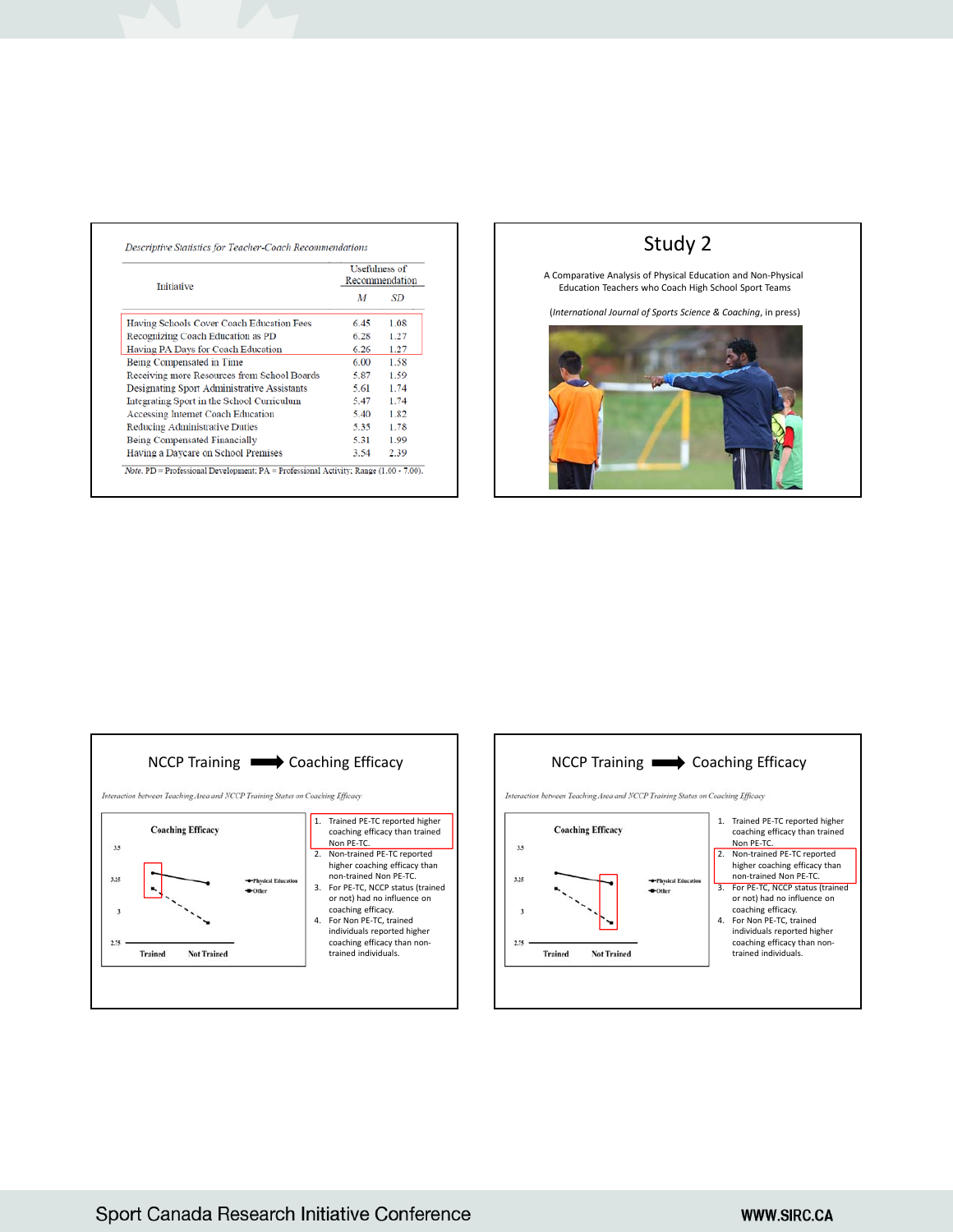



# Study 3

The Contribution of Extracurricular Coaching on High School Teachers' Job Satisfaction

*(Educational Psychology*, submitted)



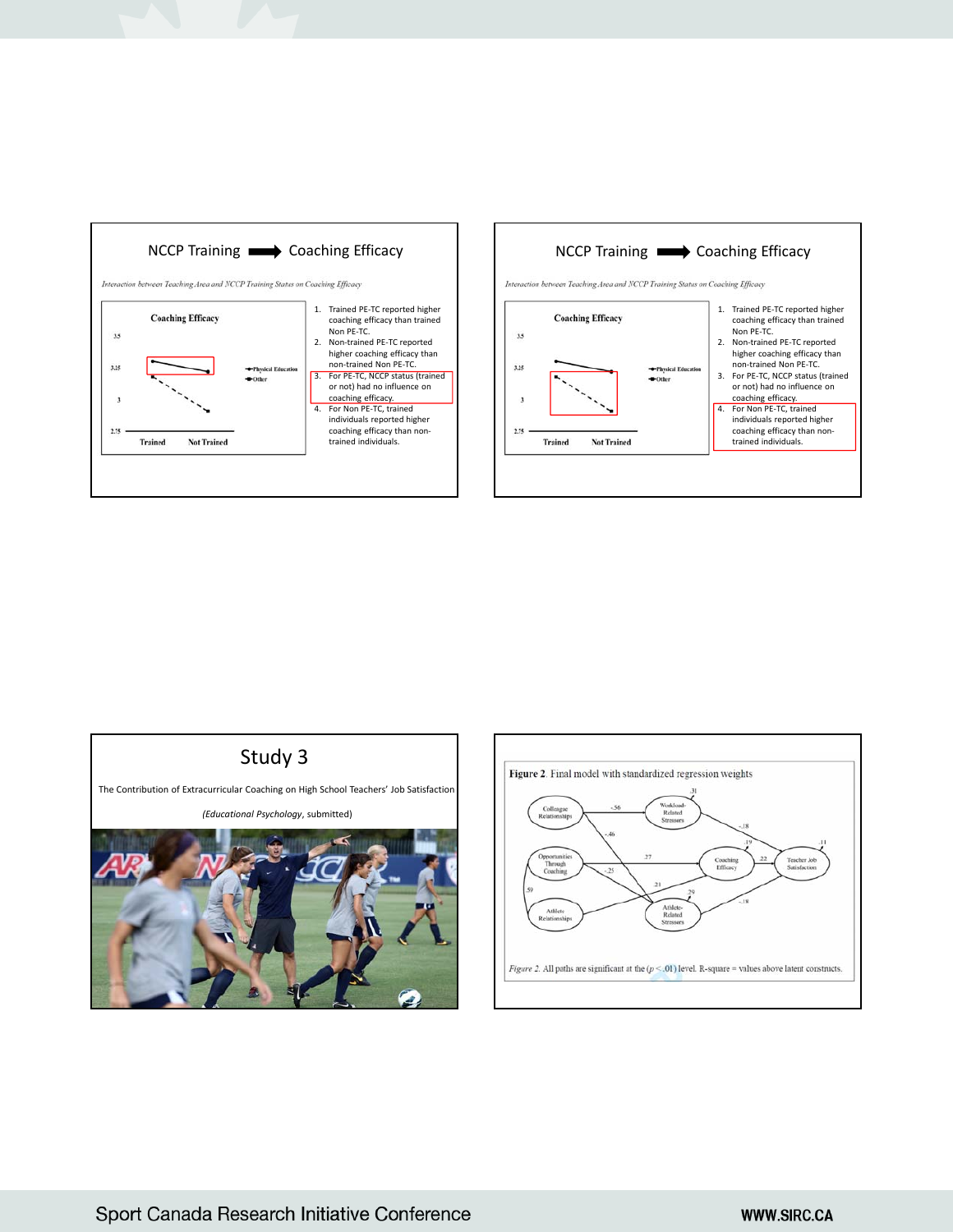

Implications For high school teachers, coaching sports benefits relationship development with students.





For high school teachers, coaching sports creates new responsibilities and consequently new challenges to manage.